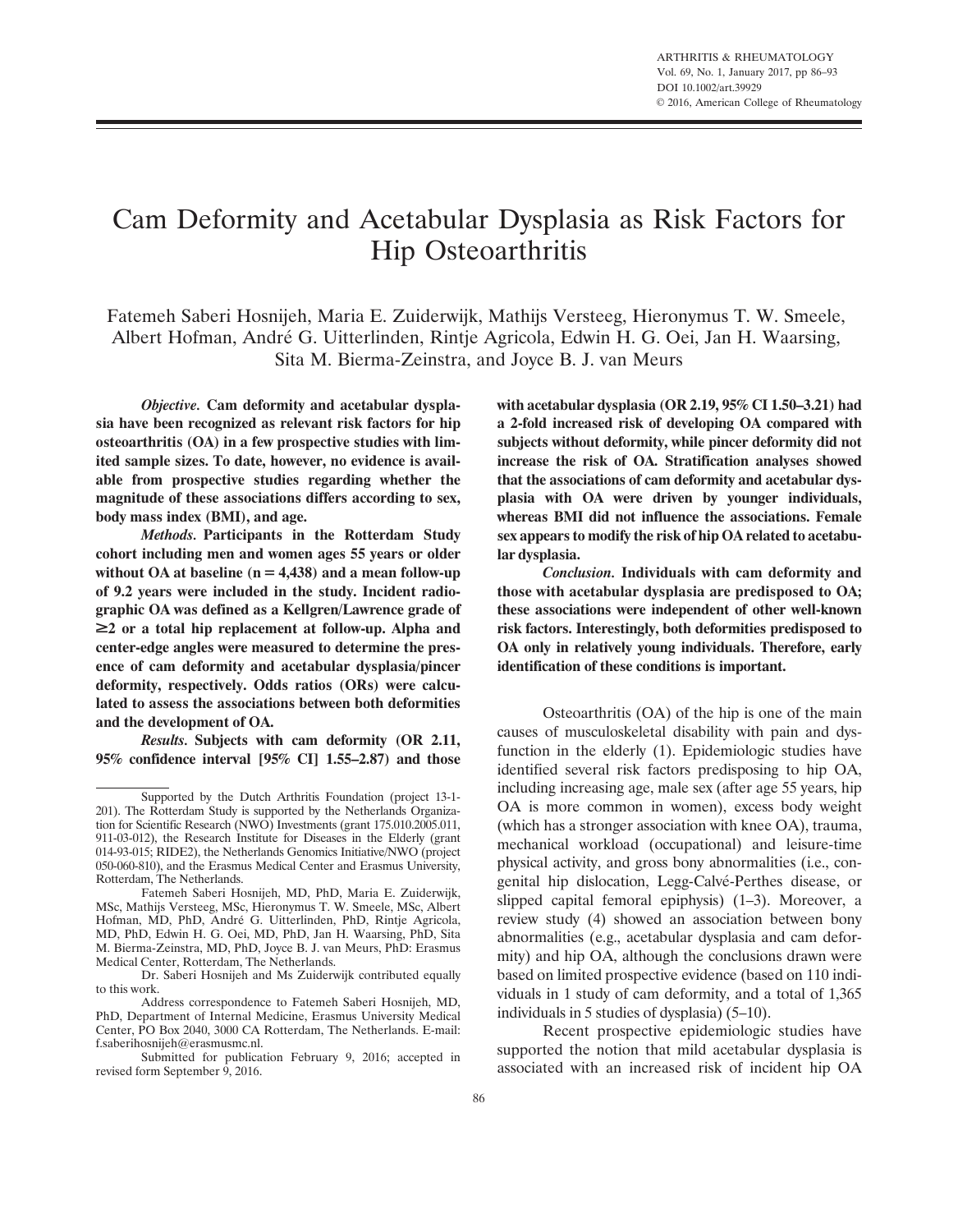(11–13). In subtle acetabular dysplasia, the femoral head articulates with a small area of the shallow acetabulum. Therefore, more focal stress is placed on this small area, which provides insufficient coverage of the femur (14). Cumulative articular surface contact stress above a critical threshold in dysplastic joints causes joint degeneration (15).

A significant association between cam deformity at baseline and the risk of developing hip OA and/or undergoing total hip replacement (THR) within 2–20 years of follow-up was demonstrated in a few prospective studies with limited sample sizes (11,12,16). Cam-type impingement characterized by excess bone formation at the anterolateral head–neck junction creates a nonspherical femoral head known as a cam deformity (16,17). The cam deformity is forced into the acetabulum during flexion and internal rotation of the hip, leading to structural damage such as acetabular labrum tears and cartilage delamination. This damage might gradually lead to hip OA. To date, there is no evidence available from prospective studies regarding whether the magnitude of the effect of these deformities on hip OA differs according to sex, body mass index (BMI), and age.

Another form of femoroacetabular impingement (FAI), pincer impingement, results from general or localized acetabular overcoverage of the femur, which is called a pincer deformity. Pincer deformity is proposed to compress the labrum and increase stresses on the underlying acetabular rim in the area of acetabular overcoverage during terminal motion of the hip. Retrospective and cross-sectional studies showed conflicting results regarding the association between pincer deformity and hip OA (4), and 2 recent prospective studies demonstrated no association between pincer deformity and the risk of hip OA or THR (12,13).

In a previous study including a subset of the population-based Rotterdam Study (RS) cohort, Reijman et al observed an association between acetabular dysplasia and an increased risk of incident hip OA (5). Here, we report updated results from the Rotterdam Study analysis in a population that is much larger than that ever investigated, with an additional 4 years of follow-up. Furthermore, we investigated the association between radiographic evidence of cam and pincer deformities and risk of incident hip OA. Finally, we examined whether the associations between hip deformities and future risk of hip OA could be modified by other determinants of hip OA.

## PATIENTS AND METHODS

Study population. The study population consisted of participants in the Rotterdam Study, a population-based cohort study, which was established to investigate the occurrence and determinants of diseases in an aging population (18). The Rotterdam Study consists of 3 cohorts. The first cohort (RS-I) was initiated in 1989. All inhabitants of the Ommoord district in Rotterdam, The Netherlands who were 55 years of age or older were invited to participate. The second cohort (RS-II) was initiated in 2000 and consists of individuals who had become 55 years of age or had moved into the study district since the start of the study. Another extension of the study cohort, the third cohort (RS-III), was initiated in 2006 by including all subjects 45 years of age or older who were living in the Ommoord area and were not yet participating in the Rotterdam Study. Written informed consent was obtained from all participants, and the study was approved by the Medical Ethics Committee of the Erasmus Medical Center (18).

Trained interviewers performed an extensive interview to address the demographic characteristics, medical history, risk factors for chronic diseases, and medication use. In the current study, we used data from RS-I ( $n = 7,983$ ) and RS-II ( $n = 3,011$ ) cohort participants to investigate the associations of cam deformity and acetabular dysplasia with incident hip OA. After excluding subjects with no baseline or follow-up radiographs, patients with hip OA at baseline, those who did not provide informed consent, patients with rheumatoid arthritis or ankylosing spondylitis, and those who had undergone THR due to a fracture, a total of 3,160 and 1,553 subjects from RS-I and RS-II, respectively, were eligible to be included in the current study (Figure 1) with  $\sim$ 9 years of follow-up.

Outcome assessment. Weight-bearing anteroposterior (AP) pelvic radiographs obtained at baseline and follow-up were scored for the presence and degree of radiographic hip OA according to the Kellgren/Lawrence (K/L) method (grades 0–4) (19). If the K/L grade was 0 or 1 in both hips, the subject was considered to be free of hip OA. The incidence of hip OA was defined as a K/L grade of  $\leq$  2 at baseline and a K/L grade of  $\geq$  2 or a THR at follow-up.

Deformity measurements. All radiographs of the pelvis digitized to DCM files were converted to JPEG files and subsequently edited with a contrast-enhancing filter. The shapes of the proximal femur and acetabulum were outlined manually using a set of 23 points (see Supplementary Figure, available on the Arthritis & Rheumatology web site at [http://onlinelibrary.](http://onlinelibrary.wiley.com/doi/10.1002/art.39929/abstract) [wiley.com/doi/10.1002/art.39929/abstract](http://onlinelibrary.wiley.com/doi/10.1002/art.39929/abstract)) and statistical shapemodeling software (ASM tool kit; Manchester University, Manchester, UK). Most of the points were positioned on anatomic landmarks. The other points (e.g., those around the femoral head) were placed at equal distances between the anatomic landmarks. Each point was always placed on the same landmark of the outline, to allow comparison between the shapes. Using this set of points, the alpha and center-edge (CE) angles, parameters that quantify deformities, were calculated using MatLab 7.1.0 (16,17,20).

Cam deformity. The alpha angle indicates the extent to which the femoral head deviates from spherical (17). The center of the femoral head is located by drawing a best-fitted circle around the femoral head based on the points placed on it (see Supplementary Figure, available on the Arthritis & Rheumatology web site at [http://onlinelibrary.wiley.com/doi/10.1002/art.39929/](http://onlinelibrary.wiley.com/doi/10.1002/art.39929/abstract) [abstract\)](http://onlinelibrary.wiley.com/doi/10.1002/art.39929/abstract). The alpha angle is formed by a line through the center of the neck and the center of the head and a line from the center of the femoral head through the point where the femoral head departs from the best-fitting circle around the femoral head (see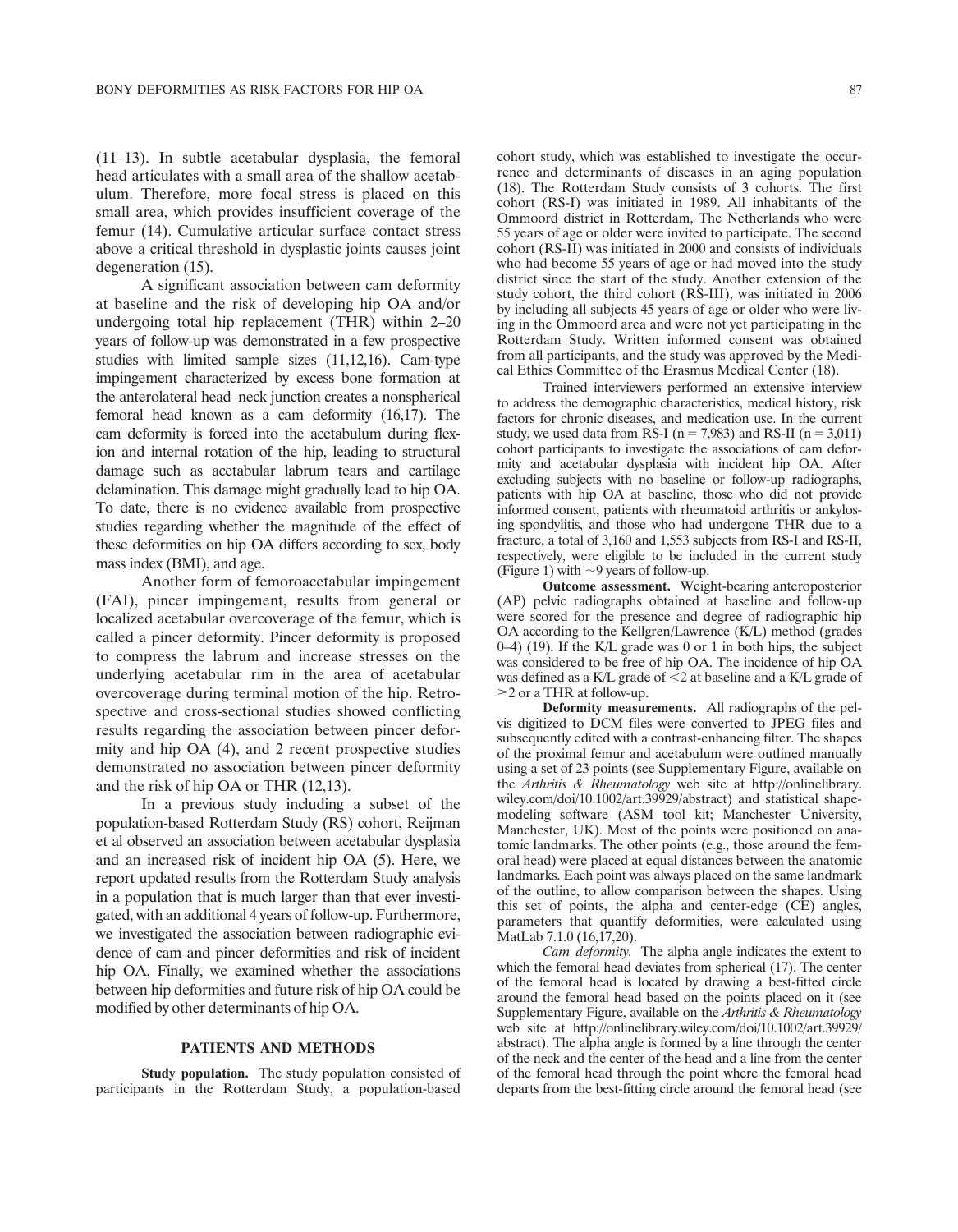

Figure 1. Flow chart of participants in the total Rotterdam Study I (RS-I) and RS-II cohorts who were included in the current study.  $OA =$  osteoarthritis;  $RA =$  rheumatoid arthritis;  $AS =$  ankylosing spondylitis;  $TJR =$  total joint replacement.  $* =$  Excluded due to poor-quality or damaged radiographs.

Supplementary Figure). The algorithm interpolated this point using the points placed. A cam deformity was defined as the presence of an alpha angle of  $>60^\circ$ , based on the cut-off point identified in a previous study (16).

Acetabular dysplasia and pincer deformity. The existence of acetabular dysplasia and pincer deformity was measured with the CE angle, also known as the Wiberg angle. The CE angle is formed by a line from the lateral margin of the acetabular roof through the center of the femoral head and a vertical line through the center of the femoral head perpendicular to the horizontal line connecting the corner of the left and right foramens (see Supplementary Figure, available on the Arthritis & Rheumatology web site at [http://onlinelibrary.wiley.](http://onlinelibrary.wiley.com/doi/10.1002/art.39929/abstract) [com/doi/10.1002/art.39929/abstract](http://onlinelibrary.wiley.com/doi/10.1002/art.39929/abstract)) (5). Acetabular dysplasia was defined as the presence of a CE angle of  $< 20^{\circ}$ . This cutoff point was selected based on the literature, and therefore the results can be compared with those studies. A comparison between the data from this study and the data from a study by Reijman et al (5), in which the CE angle on radiographs was measured by hand in a subgroup of the participants in RS-I, is available in Supplementary Material (available on the Arthritis & Rheumatology web site at [http://onlinelibrary.wiley.com/doi/](http://onlinelibrary.wiley.com/doi/10.1002/art.39929/abstract) [10.1002/art.39929/abstract\)](http://onlinelibrary.wiley.com/doi/10.1002/art.39929/abstract). We defined the presence of a pincer deformity by a CE angle of  $>40^{\circ}$  (13).

Two investigators (MEZ and MV) who were unaware of follow-up data manually positioned the points on hip radiographs obtained from RS-I and RS-II, respectively. To evaluate the intraobserver reliability of both angles, 100

randomly selected radiographs were measured twice for each cohort. To examine interobserver reliability of the alpha and CE angles, the points were positioned by another investigator (FSH) in 50 randomly selected radiographs for each cohort.

The intraclass correlation coefficients (ICCs) for interobserver reliability of the alpha and CE angles were 0.63 (95% confidence interval [95% CI] 0.53–0.71) and 0.86 (95% CI 0.82–0.90), respectively. The intraobserver ICCs for the alpha and CE angles were 0.86 (95% CI 0.83–0.90) and 0.89 (95% CI 0.86–0.92), respectively.

Statistical analysis. Missing values (range 1–13%) (see Supplementary Table 1, available on the Arthritis & Rheumatology web site at [http://onlinelibrary.wiley.com/doi/10.1002/](http://onlinelibrary.wiley.com/doi/10.1002/art.39929/abstract) [art.39929/abstract](http://onlinelibrary.wiley.com/doi/10.1002/art.39929/abstract)) for the covariates were imputed based on the correlation structure within the data, using an iterative Markov chain Monte Carlo method that can be used when the pattern of missing data is arbitrary (monotone or non-monotone). This method fits a model using all other available variables in the model as predictors and then imputes missing values for the variable being fit. The method continues until the maximum number of iterations is reached, and the imputed values at the maximum iteration are saved to the imputed data set.

The association of cam and pincer deformities and acetabular dysplasia at baseline with the development of hip OA was calculated using generalized estimating equations (GEEs) and expressed in terms of odds ratios (ORs). GEEs take into account the correlation between the left and right hip. Hips with either a pincer deformity or dysplasia were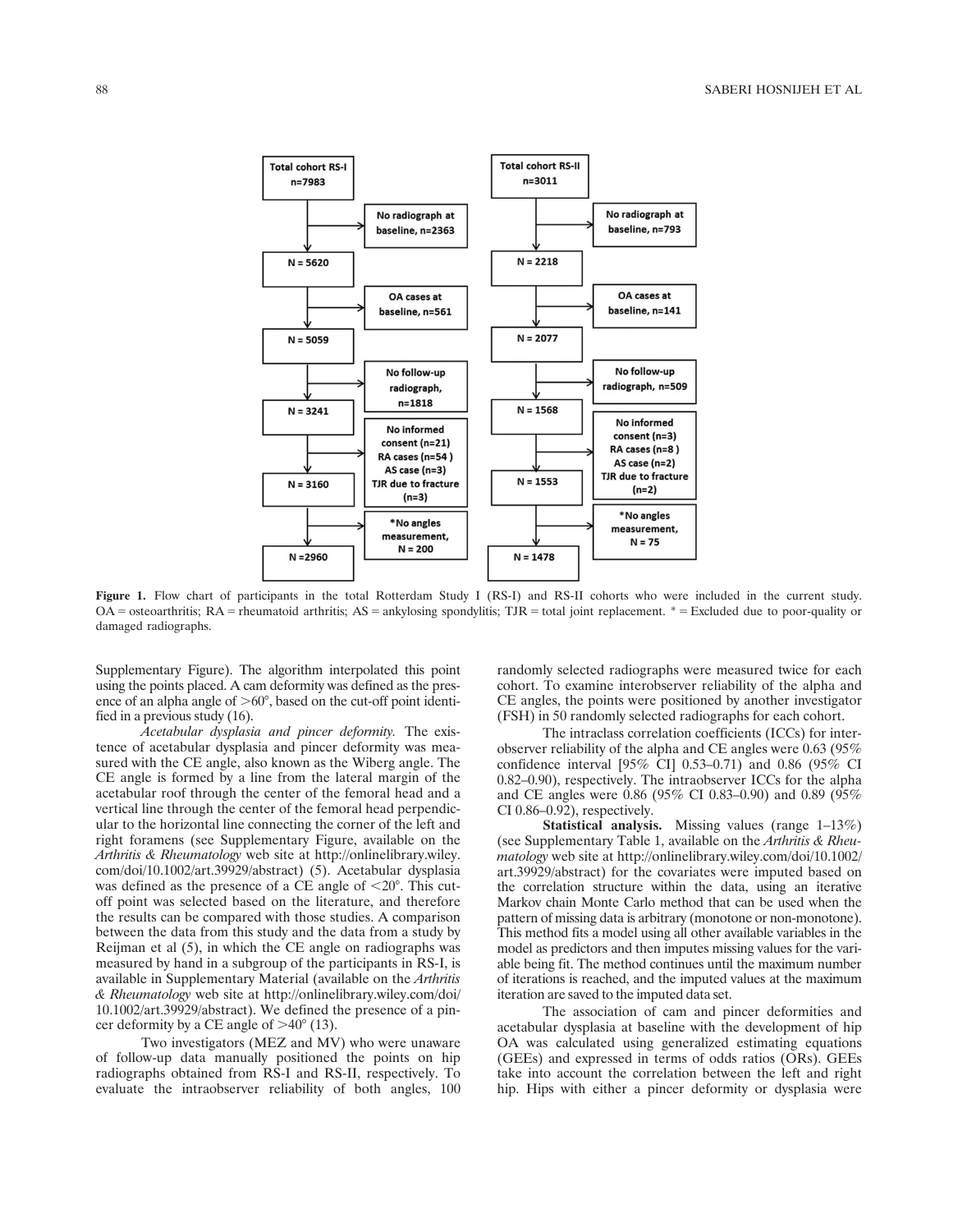|                                         | $RS-I$                        |                                   |                                    | RS-II                         |                                   |                                  |
|-----------------------------------------|-------------------------------|-----------------------------------|------------------------------------|-------------------------------|-----------------------------------|----------------------------------|
| Characteristic                          | Total cohort<br>$(n = 7,983)$ | Study population<br>$(n = 2,960)$ | Lost to follow-up<br>$(n = 1,818)$ | Total cohort<br>$(n = 3.011)$ | Study population<br>$(n = 1,478)$ | Lost to follow-up<br>$(n = 509)$ |
| Age, mean $\pm$ SD years                | $70.6 \pm 9.8$                | $65.1 \pm 6.4$                    | $71.6 \pm 8.2$                     | $65.2 \pm 8.4$                | $62.9 \pm 6.4$                    | $68.1 \pm 9.5$                   |
| Female                                  | 61.1                          | 56.6                              | 58.0                               | 56.2                          | 55.5                              | 50.7                             |
| BMI, mean $\pm$ SD kg/m <sup>2</sup>    | $26.3 \pm 3.7$                | $26.2 \pm 3.5$                    | $26.3 \pm 3.9$                     | $27.2 \pm 4.1$                | $27.1 \pm 3.9$                    | $27.3 \pm 4.2$                   |
| Height, mean $\pm$ SD cm                | $166.6 \pm 9.5$               | $168.3 \pm 9.0$                   | $165.9 \pm 9.3$                    | $168.3 \pm 9.2$               | $168.5 \pm 9.1$                   | $168.1 \pm 9.8$                  |
| Weight, mean $\pm$ SD kg                | $72.9 \pm 12.0$               | $74.3 \pm 11.6$                   | $72.4 \pm 11.9$                    | $77.3 \pm 13.4$               | $77.0 \pm 13.1$                   | $77.2 \pm 14.0$                  |
| Smoking status                          |                               |                                   |                                    |                               |                                   |                                  |
| Current                                 | 22.6                          | 21.4                              | 27.4                               | 23.3                          | 23.1                              | 25.2                             |
| Former                                  | 40.7                          | 46.7                              | 39.7                               | 10.7                          | 10.1                              | 12.4                             |
| Never                                   | 36.6                          | 31.9                              | 32.9                               | 66.0                          | 66.7                              | 62.4                             |
| Lower education level <sup>†</sup>      | 56.1                          | 46.6                              | 61.8                               | 54.4                          | 52                                | 56.0                             |
| Positive family history<br>of hip OA    | 18.9                          | 22.0                              | 18.8                               | NA                            | <b>NA</b>                         | <b>NA</b>                        |
| Alcohol intake,<br>mean $\pm$ SD gm/day | $10.4 \pm 15.2$               | $11.1 \pm 14.6$                   | $9.8 \pm 15.9$                     | $7.2 \pm 13.8$                | $8.0 \pm 13.0$                    | $4.9 \pm 10.0$                   |
| Heavy mechanical workload               | 12.0                          | 12.4                              | 17.7                               | <b>NA</b>                     | 9.9                               | <b>NA</b>                        |
| Hip pain                                | 12.7                          | 11.1                              | 11.8                               | 15.2                          | 13.5                              | 12.2                             |
| Hip alpha angle $>60^{\circ}$           |                               |                                   |                                    |                               |                                   |                                  |
| Left                                    |                               | 8.3                               | -                                  | $\qquad \qquad$               | 7.2                               | -                                |
| Right                                   |                               | 6.4                               |                                    |                               | 7.0                               |                                  |
| Hip CE angle $\langle 20^\circ$         |                               |                                   |                                    |                               |                                   |                                  |
| Left                                    |                               | 3.4                               |                                    |                               | 3.8                               |                                  |
| Right                                   |                               | 5.4                               |                                    |                               | 6.2                               |                                  |
| Hip CE angle $>40^{\circ}$              |                               |                                   |                                    |                               |                                   |                                  |
| Left                                    |                               | 13.5                              |                                    |                               | 10.9                              |                                  |
| Right                                   |                               | 8.6                               |                                    |                               | 8.9                               |                                  |
| Hip $K/L$ grade $0$                     |                               |                                   |                                    |                               |                                   |                                  |
| Left                                    |                               | 56.7                              |                                    |                               | 87.3                              |                                  |
| Right                                   |                               | 65.9                              |                                    |                               | 84.2                              |                                  |
| Hip K/L grade 1                         |                               |                                   |                                    |                               |                                   |                                  |
| Left                                    |                               | 43.3                              |                                    |                               | 12.7                              |                                  |
| Right                                   |                               | 34.1                              |                                    |                               | 15.8                              |                                  |

Table 1. Baseline characteristics of the study populations\*

\* Except where indicated otherwise, values are the percent. RS = Rotterdam Study; BMI = body mass index; CE = center-edge; NA = not available:  $\overline{K}/L =$  Kellgren/Lawrence.

† Including primary education, primary education plus higher education that was not completed, and lower vocational education.

compared with a reference group of hips with a CE angle of  $\geq 20^{\circ}$  and  $\leq 40^{\circ}$ , respectively, representing normal acetabular coverage. The magnitude of confounding was estimated by the degree of discrepancy between the unadjusted and adjusted estimate, with 10% as a cut-off point to designate an important change in the estimate. Crude ORs were calculated, as well as ORs adjusted for age, sex, BMI, baseline K/L grade, and follow-up duration. We further investigated whether these associations were modified by age  $(>65$  years), sex, BMI  $($ >25 kg/m<sup>2</sup>), baseline K/L grade (0 or 1), and follow-up duration. Two-sided P values less than 0.05 were considered significant. IBM SPSS Statistics 21.0 was used for all analyses.

### RESULTS

Of 3,160 and 1,553 eligible subjects from RS-I and RS-II, 200 and 75 subjects, respectively, were excluded because of poor-quality or damaged radiographs that would not allow measurement of bony deformities, leaving totals of 2,960 and 1,478 subjects in the studies for RS-I and RS-II, respectively (Figure 1).

Table 1 shows the baseline characteristics of the included individuals. Our study population in both cohorts was younger, consumed more alcohol, and had a higher level of education compared with the total cohorts, while there were no significant differences for BMI, weight, height, and current smoking status between the study populations and the total cohorts. The percentages of current smokers and subjects with a heavy mechanical workload were highest in the population that was lost to follow-up.

At the follow-up times, 234 and 162 cases of hip OA were identified in RS-I and RS-II, respectively. Incident hip OA was defined in 281 hips in RS-I, of which 12.1%  $(n = 34)$  had cam deformity, 14.9%  $(n = 42)$  had pincer deformity, and  $8.2\%$  (n = 23) had acetabular dysplasia, while of 199 hips with incident hip OA in RS-II, 17.6%  $(n = 35)$  had a cam deformity, 14.6%  $(n = 29)$  had pincer deformity, and  $8\%$  (n = 16) had acetabular dysplasia.

In pooled crude data analyses, a significant association between the presence of cam and pincer deformities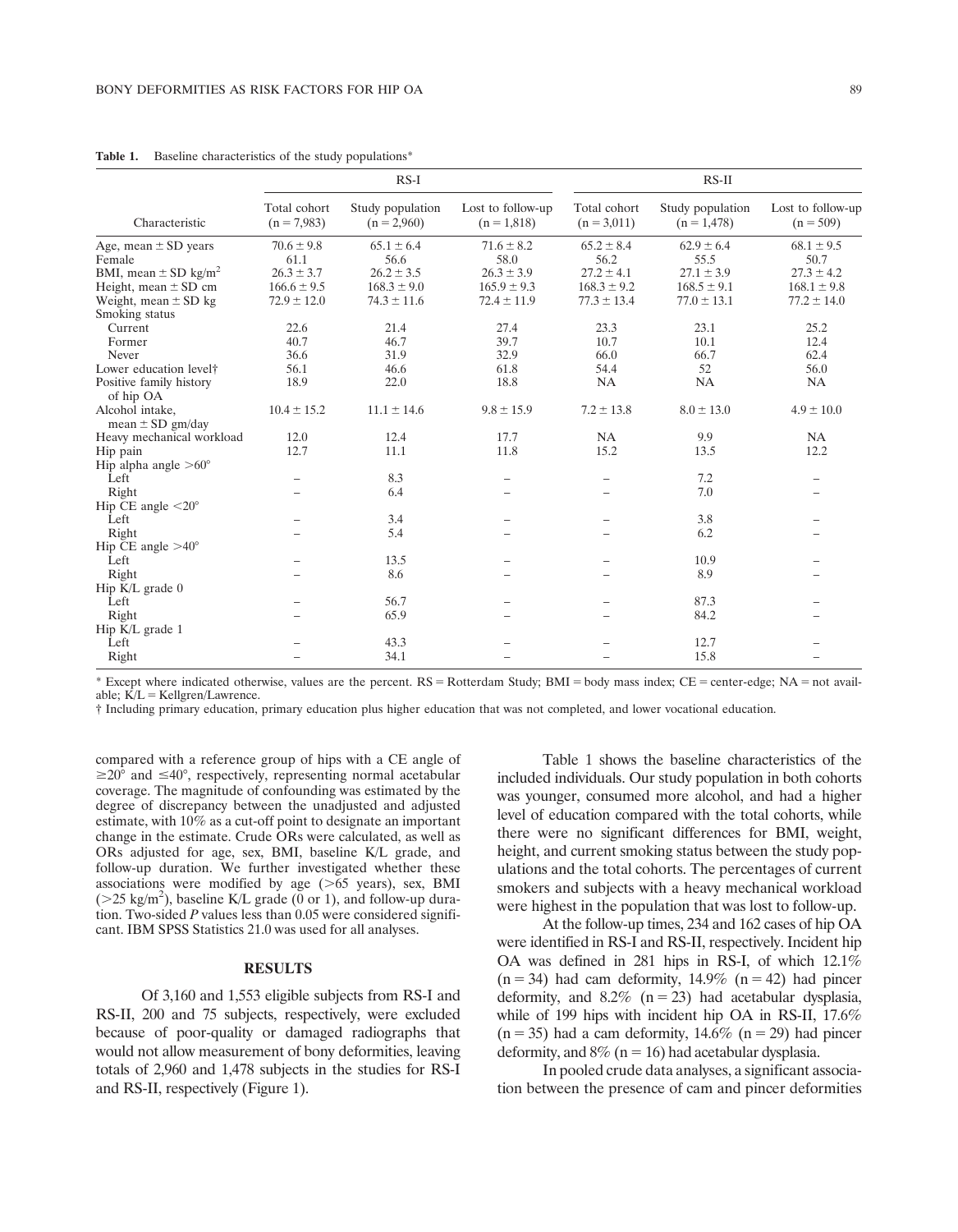Table 2. Associations of cam deformity, acetabular dysplasia, and pincer deformity with hip OA, stratified by age, sex, BMI, K/L grade at baseline, and follow-up time, in pooled data\*

|                             | No. of hip with<br>OA/without OA | Cam deformity       | Dysplasia           | Pincer deformity    |
|-----------------------------|----------------------------------|---------------------|---------------------|---------------------|
| All subjects                | 480/8,393                        | $2.11(1.55 - 2.87)$ | $2.19(1.50-3.21)$   | $1.24(0.93-1.66)$   |
| Age, years                  |                                  |                     |                     |                     |
| $\leq 65$                   | 261/5,168                        | $3.07(2.05-4.60)$   | $2.59(1.62 - 4.16)$ | $1.37(0.93 - 2.00)$ |
| >65                         | 219/3,225                        | $1.36(0.86-2.16)$   | $1.74(0.90-3.37)$   | $1.10(0.71 - 1.71)$ |
| <b>Sex</b>                  |                                  |                     |                     |                     |
| Female                      | 319/4,672                        | $1.71(1.02 - 2.85)$ | $2.96(1.93-4.53)$   | $1.21(0.86-1.70)$   |
| Male                        | 161/3,721                        | $2.40(1.60-3.59)$   | $1.09(0.49 - 2.41)$ | $1.33(0.78-2.25)$   |
| BMI                         |                                  |                     |                     |                     |
| $\leq$ 25 kg/m <sup>2</sup> | 135/3,066                        | $2.16(1.18-3.96)$   | $2.36(1.22 - 4.58)$ | $1.18(0.69 - 2.02)$ |
| $>25 \text{ kg/m}^2$        | 345/5,327                        | $2.06(1.44 - 2.95)$ | $2.21(1.38-3.53)$   | $1.33(0.94 - 1.87)$ |
| K/L grade at baseline       |                                  |                     |                     |                     |
|                             | 179/5,984                        | $1.42(0.76-2.64)$   | $3.06(1.88-4.99)$   | $1.60(1.02 - 2.51)$ |
|                             | 301/2,409                        | $2.39(1.65-3.46)$   | $1.79(1.05-3.05)$   | $1.16(0.81-1.65)$   |
| Follow-up duration          |                                  |                     |                     |                     |
| $\leq$ 9.2 years            | 109/2,669                        | $2.54(1.41-4.58)$   | $1.76(0.76-4.06)$   | $0.58(0.28-1.21)$   |
| $>9.2$ years                | 371/5,720                        | $1.91(1.32 - 2.76)$ | $2.46(1.60-3.78)$   | $1.50(1.09-2.07)$   |

\* The models were adjusted for age, sex, body mass index (BMI), Kellgren/Lawrence (K/L) grade at baseline, cohort, and follow-up time. For the analyses of pincer deformity and dysplasia, a reference group of hips with normal acetabular coverage (center-edge angles of  $\geq 20^{\circ}$  and  $\leq 40^{\circ}$ , respectively) was used. Values are the odds ratio (95% confidence interval).

† The duration of follow-up was categorized according to the mean follow-up time (9.2 years) in the combined data.

and acetabular dysplasia and the development of hip OA was observed (data not shown). The associations for cam deformity and dysplasia remained significant after adjustment for age, sex, BMI, K/L grade at baseline, follow-up duration, and cohort (Table 2), in particular among subjects younger than age 65 years, and for both obese (BMI  $>$ 25 kg/m<sup>2</sup>) and non-obese (BMI  $\leq$ 25 kg/m<sup>2</sup>) subjects. Moreover, acetabular dysplasia increased the future risk of hip OA only among women, while cam deformity was associated with incident hip OA in both men and women. These bony deformities were independently associated with outcome when included in the same model (for cam deformity, OR 2.12 [95% CI 1.55–2.90]; for hip dysplasia, OR 2.26 [95% CI 1.56–3.29]; for pincer deformity, OR 1.20 [95% CI 0.90–1.60]). We observed no significant interaction between cam and pincer deformities.

The results were very similar in both cohorts. The adjusted analyses showed a significant association of cam deformity and acetabular dysplasia with the development of hip OA among those in RS-I (OR 1.82 [95% CI 1.18–2.81] for cam deformity and OR 2.25 [95% CI 1.37–3.69] for dysplasia) and RS-II subjects (OR 2.72 [95% CI 1.71–4.33] for cam deformity and OR 2.30 [95% CI 1.23–3.31] for dysplasia) (Table 3).

Multivariate analyses excluding THR cases (for hip OA,  $n = 397$ ; for no hip OA,  $n = 8,393$ ) showed that all 3 deformities were associated with a significantly increased risk of hip OA (for cam deformity, OR 2.11 [95% CI

1.51–2.94]; for pincer deformity, OR 1.36 [95% CI 1.01– 1.84]; for dysplasia, OR 1.68 [95% CI 1.07–2.63]), while analyses including THR as the outcome (for THR,  $n = 83$ ; for no THR,  $n = 8,790$ ) showed a significant association only for dysplasia (OR 4.84 [95% CI 2.57–9.14]; for cam deformity, OR 1.63 [95% CI 0.85–3.32]).

The associations of cam and pincer deformities and acetabular dysplasia with the incidence of hip OA stratified according to age, sex, BMI, K/L grade at baseline, and follow-up for both cohorts are shown in Supplementary Table 2 (available on the Arthritis &

Table 3. Associations of cam deformity, acetabular dysplasia, and pincer deformity with future risk of hip osteoarthritis, stratified according to cohort\*

|                                                                                                                               | $RS-I$<br>$(n = 281$ hips)                                                                                                                                                                                                                 | $RS-II$<br>$(n = 199$ hips)                                                                                                                                                                                                                 |
|-------------------------------------------------------------------------------------------------------------------------------|--------------------------------------------------------------------------------------------------------------------------------------------------------------------------------------------------------------------------------------------|---------------------------------------------------------------------------------------------------------------------------------------------------------------------------------------------------------------------------------------------|
| Cam deformity<br>Age<br>Female<br><b>BMI</b><br>Dysplasia<br>Age<br>Female<br><b>BMI</b><br>Pincer deformity<br>Age<br>Female | $1.82(1.18-2.81)$<br>$1.02(0.99-1.04)$<br>$2.48(1.81 - 3.39)$<br>$1.05(1.02 - 1.09)$<br>$2.25(1.37-3.69)$<br>$1.02(1.0-1.04)$<br>$2.55(1.84 - 3.51)$<br>$1.05(1.02 - 1.09)$<br>$1.26(0.87-1.83)$<br>$1.02(0.99-1.04)$<br>$2.00(1.47-2.73)$ | $2.72(1.71-4.33)$<br>$1.05(1.03-1.08)$<br>$1.48(1.04 - 2.11)$<br>$1.01(0.97-1.05)$<br>$2.30(1.23 - 3.31)$<br>$1.06(1.03-1.09)$<br>$1.20(0.83 - 1.74)$<br>$1.02(0.97-1.06)$<br>$1.21(0.74 - 1.97)$<br>$1.06(1.04-1.10)$<br>$1.24(0.86-1.79)$ |
| <b>BMI</b>                                                                                                                    | $1.06(1.03-1.10)$                                                                                                                                                                                                                          | $1.01(0.97-1.06)$                                                                                                                                                                                                                           |

\* Values are the odds ratio adjusted for age, sex, body mass index (BMI), Kellgren/Lawrence grade at baseline, and follow-up (95% confidence interval).  $RS-I = Rotterdam$  Study I.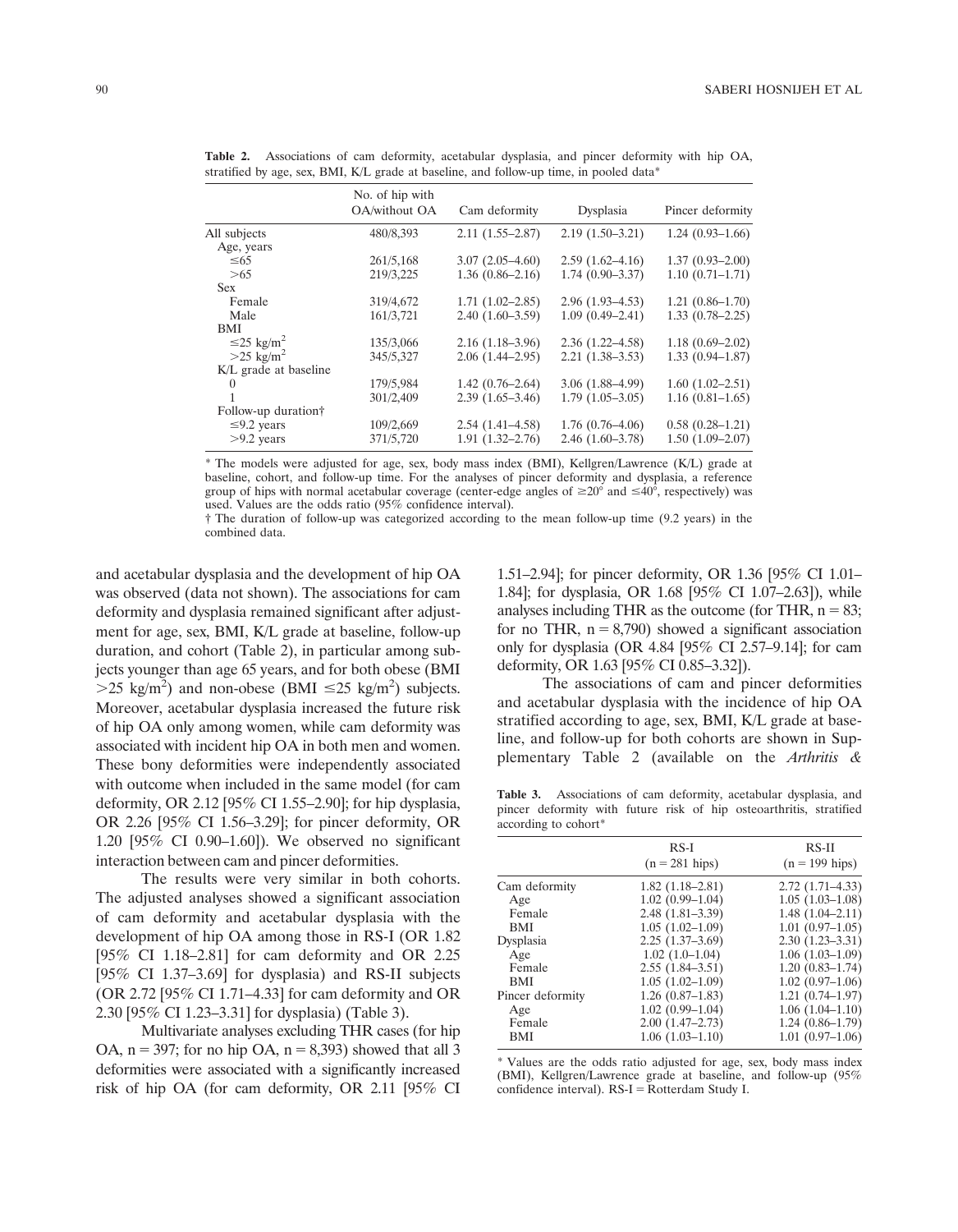Rheumatology web site at [http://onlinelibrary.wiley.com/](http://onlinelibrary.wiley.com/doi/10.1002/art.39929/abstract) [doi/10.1002/art.39929/abstract\)](http://onlinelibrary.wiley.com/doi/10.1002/art.39929/abstract). We observed a significant association of both acetabular dysplasia and cam deformity with incident hip OA among subjects younger than age 65 years in the RS-I cohort. In subjects with a K/L grade of 1 at baseline, there was an association between cam deformity and hip OA, while in subjects with a K/L grade of 0, there was a stronger association between acetabular dysplasia and hip OA. BMI did not modify the associations of acetabular dysplasia and cam deformity with incident hip OA, although the significance levels differed. Acetabular dysplasia increased the risk of hip OA in female subjects, while pincer deformity was significantly associated with hip OA in men.

Among subjects in RS-II, a significant association was shown for cam deformity and incident hip OA in males and for both age and BMI groups and followup periods, while the presence of mild acetabular dysplasia was associated with an increased risk of hip OA in female subjects, subjects younger than 65 years of age, and the second follow-up period. The magnitude of the association of cam deformity and acetabular dysplasia with incident hip OA was almost similar in subjects with a BMI of  $\leq 25$  kg/m<sup>2</sup> and those with a BMI of  $>25$  kg/m<sup>2</sup> in RS-II. Given the limited power, these results should be interpreted with caution.

#### DISCUSSION

The current prospective study of the influence of bony deformities of the hip on the development of hip OA in a large population of subjects (age  $>55$  years) with no radiographic hip OA at baseline showed a strong independent association of cam deformity and acetabular dysplasia with the development of hip OA that is present only in younger individuals (age  $\leq 65$ ) years). Moreover, female sex appears to modify the risk of hip OA related to acetabular dysplasia, while BMI does not.

Our finding on the association between cam deformity and hip OA is consistent with the results reported by Agricola et al (16) in participants in the Cohort Hip and Cohort Knee (CHECK) study  $(n = 723)$  with a follow-up duration of 5 years. Consistently, in a more recent longitudinal study of participants in the Chingford 1,000 Women Study ( $n = 734$ ), a positive association was observed between cam deformity and the development of hip OA and THR at 20 year follow-up (11,12). Furthermore, 2 cross-sectional studies also showed an association between cam morphology and hip OA (21,22).

Cam deformity appears to be more frequent in men than in women (23,24). Consistently, in our study, cam deformity was detected in 12.7% of measured hips in men (combined cohorts) compared with only 3.1% of measured hips in women. However, we reported increased risk estimates for both men and women, showing that the mechanisms by which this abnormality leads to hip OA are likely to be similar in men and women. The association between cam deformity and hip OA appears to be strongest in subjects with a K/L grade of 1 at baseline. The development of hip OA in subjects with a K/L grade of 0 might require a length of time that is longer than the follow-up period, which could explain the stronger association in subjects with a K/L grade of 1 at baseline. In our study population, however, the frequency of cam deformity was twice as high (11.7%) in hips with K/L grade of 1 compared with hips with a K/L grade of  $0$  (5.4%).

Measurement of the alpha angle might be influenced by the presence of osteophytes. Although we avoided the osteophytes while placing the points, we cannot completely exclude the influence of existing osteophytes on our alpha angle measurements. Moreover, we observed a higher prevalence of cam deformity in subjects age older than 65 years (9.1%) than in subjects age 65 years or younger (6.1%), while the analyses adjusted for baseline K/L grade showed a significant association between cam deformity and the risk of hip OA among only younger subjects. On the other hand, this raises the question of whether cam deformity could be a reactive osteophyte in the setting of existing hip OA. However, some studies have shown that idiopathic cam deformity seems to be an entity distinct from hip OA–induced osteophytes, in particular in young individuals (25,26). In addition, assuming that cam deformity develops during puberty and adolescence and remains rather stable (16,27,28), it could not be a consequence of hip OA.

Previous investigations in participants in the Chingford and CHECK studies showed that subclinical acetabular dysplasia is a significant predictor of radiographic hip OA and THR (11–13). These findings are consistent with the positive association between acetabular dysplasia and the development of hip OA found in this study and with the previous study by Reijman et al in a subset of the Rotterdam Study cohort (5). Although the prevalence of hip dysplasia was similar in men  $(4.7\%)$  and women  $(4.6\%)$  in our study, we found a significant association between hip dysplasia and the development of hip OA only in women. Different alignment of the lower extremity in women and consequently the influence on dynamic joint function and mechanical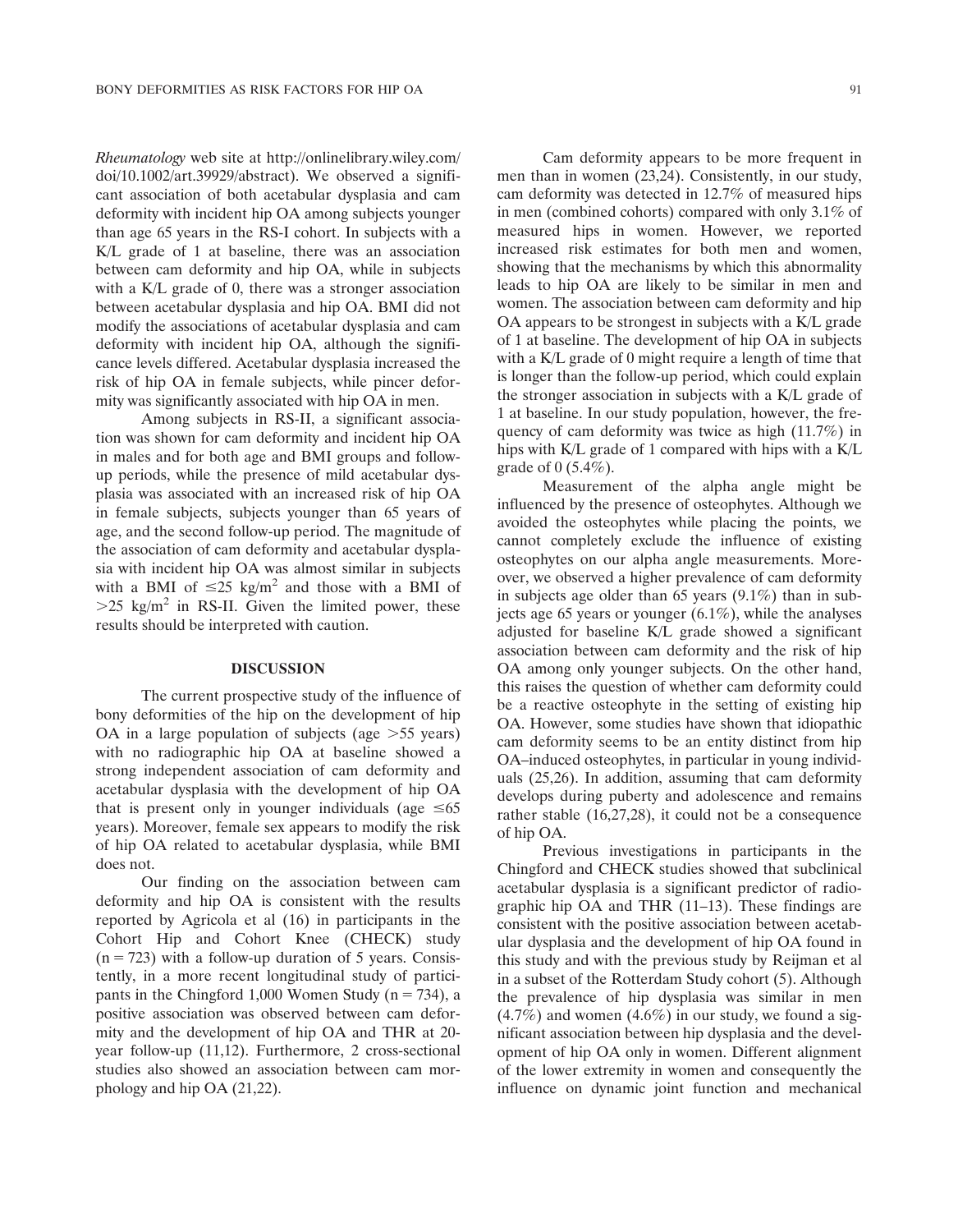loading of the hip joint as well as abnormal underlying joint laxity, estrogen metabolism, and pregnancyassociated pelvic instability might explain the difference (29). Alternatively, it might be possible that men had already developed hip OA before onset of the study due to a more heavy work and were therefore excluded from our study. However, the exact reason is not yet clear. Moreover, we found a strong association between acetabular dysplasia and incident hip OA in subjects with a K/L grade of 0 in the present study. This supports the notion that the association was not biased by a preexisting K/L grade of 1 at baseline.

We found no significantly increased risk of hip OA in the presence of pincer deformity. Consistently, 2 recent prospective studies in participants in the Chingford (19 years of follow-up) and the CHECK (5 years of follow-up) cohorts showed no increased risk of hip OA or THR in presence of a pincer deformity (12,13). However, a significantly increased risk of hip OA was observed for pincer deformity among subjects with longer follow-up times. Because the prevalence of pincer deformity was the same for both follow-up periods (10.8%), this might suggest that the pincer-type FAI produces a rather slow process of degeneration. Moreover, pincer deformity increased the risk of hip OA in subjects with a K/L grade of 0 at baseline. It may suggest a true association for pincer deformity that was missed in the main analyses due to the influence of the preexistence of a K/L grade of 1 at baseline.

We demonstrated similar risk estimates for hip OA among persons with a low BMI ( $\leq$ 25 kg/m<sup>2</sup>) and those with a high BMI ( $>25$  kg/m<sup>2</sup>) for all hip deformities. This indicates that BMI does not modify the associations between hip deformities and the development of hip OA. In support of this notion is the fact that 2 crosssectional studies showed no association between BMI and the prevalence of cam deformity (23) and acetabular dysplasia (30). We also observed that the prevalence of cam and pincer deformities and hip dysplasia was similar in subjects with a low BMI and those with a high BMI in our study population. Intuitively, one might expect a stronger association between hip deformities and hip OA in individuals with a high BMI, because the mechanical load is higher. A lower activity level in those with a high BMI might explain the lack of a stronger association between bone deformities and incident hip OA in individuals with a high BMI. We did indeed observe that subjects with a high BMI had more lower limb disability compared with those with a low BMI (16.9% versus 9.9%), but we did not find a stronger association for all deformities in subjects with a higher BMI after adjustment for lower limb disability.

We observed a significant association only for dysplasia when THR was defined as the outcome. THR is more closely related to severe pain and disability compared with the K/L score for the joint. In our study, 28% of patients with THR had hip pain at baseline compared with 15.4% of all patients with incident hip OA. Moreover, the mean lower limb disability index was higher among THR cases compared with all cases of incident hip OA. The study by Nicholls et al (12) showed an association of both cam deformity and dysplasia with THR. Inconsistencies in the results might be attributable to different subjects' inclusion criteria or the variability of pain and disability in subjects with hip OA leading to THR rather than hip OA itself in these studies. Our study subjects were free of radiographic changes at baseline, while those in the Nicholls study were free of THR at baseline.

This study is the first to actually evaluate the associations according to age. We observed that the associations of cam deformity and acetabular dysplasia with hip OA were enhanced by an age younger than 65 years. This finding might explain why the reported association for dysplasia among participants in the CHECK cohort (13) is stronger (OR 2.83 [95% CI 1.54–5.20]) than the association in our study, because the CHECK participants were younger (mean age 60 years) than our study subjects. Given that cam deformity develops during adolescence, some individuals develop hip OA at a relatively young age, and persons with cam deformity who do not develop hip OA get older without developing hip OA. Therefore, as individuals get older, the association with hip OA becomes less strong, which fits with the observed trend in the Rotterdam Study cohort toward cam deformity (and also dysplasia) and hip OA as the age of the subjects increases. Further studies on the influence of these deformities on the development of hip OA in younger individuals are warranted.

Our study had several limitations that must be taken into account. First, our study subjects were ages 55 years or older at baseline. At this age, some individuals already have hip OA, and those with OA at baseline were excluded from the study. Therefore, the influence of deformities might be underestimated because of this exclusion. Second, many subjects were lost to follow-up, and as a consequence, some baseline characteristics of subjects in the total cohort differed from those of subjects who were included in the study. The subjects who were lost to follow-up were probably less mobile and unable to visit the center. Another possible reason is that these individuals did not survive during follow-up period. Both of these factors could have led to the relatively healthier and younger study population. Finally, because we used AP radiographs to measure the angles,